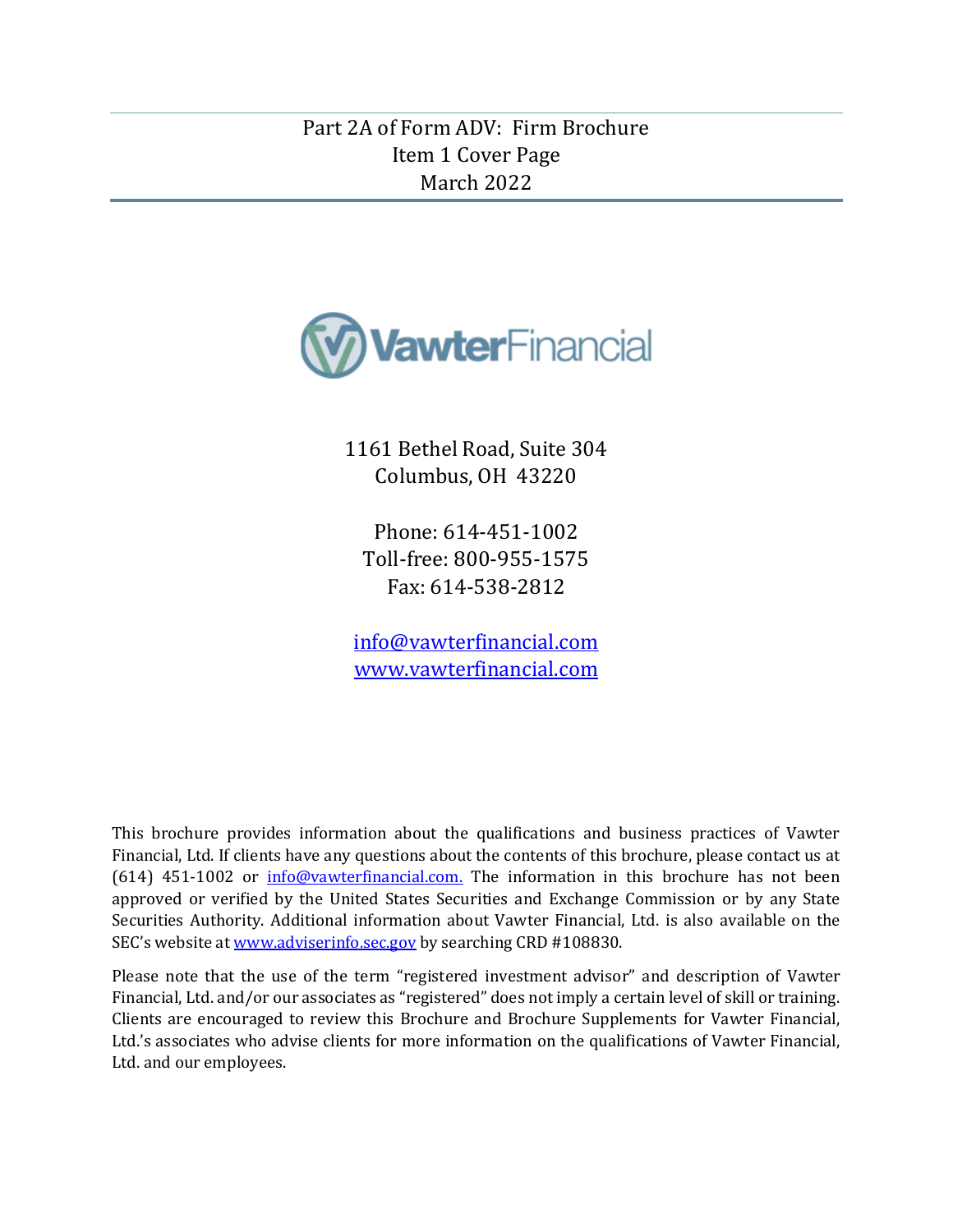<span id="page-1-0"></span>Vawter Financial, Ltd. ("VF") is required to advise you of any material changes to the Firm Brochure ("Brochure") from our last annual update. As of our last annual amendment filing on 03/11/2021, our firm has the following material changes to disclose.

- Our max quarterly fee on the form CRS has been updated to \$12,500.
- Our firm added Charles Schwab & Co., Inc. ("Charles Schwab") to be included with TD Ameritrade, Inc. ("TD Ameritrade") on the form CRS along with items 12 & 14 of the form ADV 2A.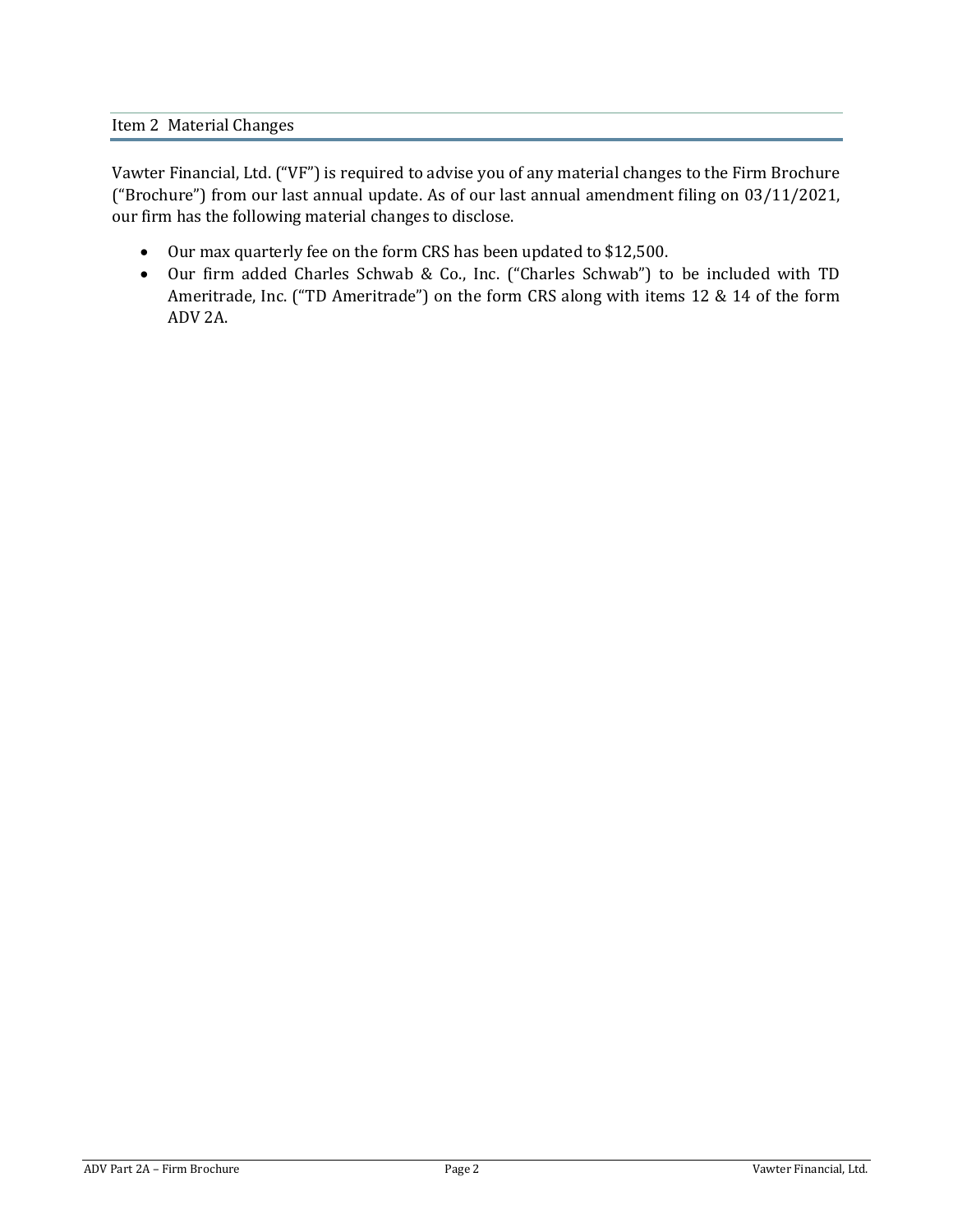# <span id="page-2-0"></span>**Item 3 Table of Contents**

|                                                 | Item 1 Cover Page                                            | 1              |
|-------------------------------------------------|--------------------------------------------------------------|----------------|
| Item 2                                          | <b>Material Changes</b>                                      | $\overline{2}$ |
| Item 3                                          | Table of Contents                                            | 3              |
| Item 4                                          | <b>Advisory Business</b>                                     | 4              |
| Item 5                                          | <b>Fees and Compensation</b>                                 | 6              |
| Item 6                                          | Performance-Based Fees and Side-By-Side Management           | 9              |
| Item 7                                          | <b>Types of Clients</b>                                      | 9              |
| Item 8                                          | Investment Strategies, Methods of Analysis, and Risk of Loss | 9              |
| Item 9 Disciplinary Information                 |                                                              | 10             |
| Item 12 Brokerage Practices                     |                                                              | 12             |
| Item 14 Client Referrals and Other Compensation |                                                              | 15             |
| Item 15 Custody                                 |                                                              | 16             |
| Item 16 Investment Discretion                   |                                                              | 17             |
| Item 17 Voting Client Securities                |                                                              | 17             |
| Item 18 Financial Information                   |                                                              | 18             |
|                                                 |                                                              |                |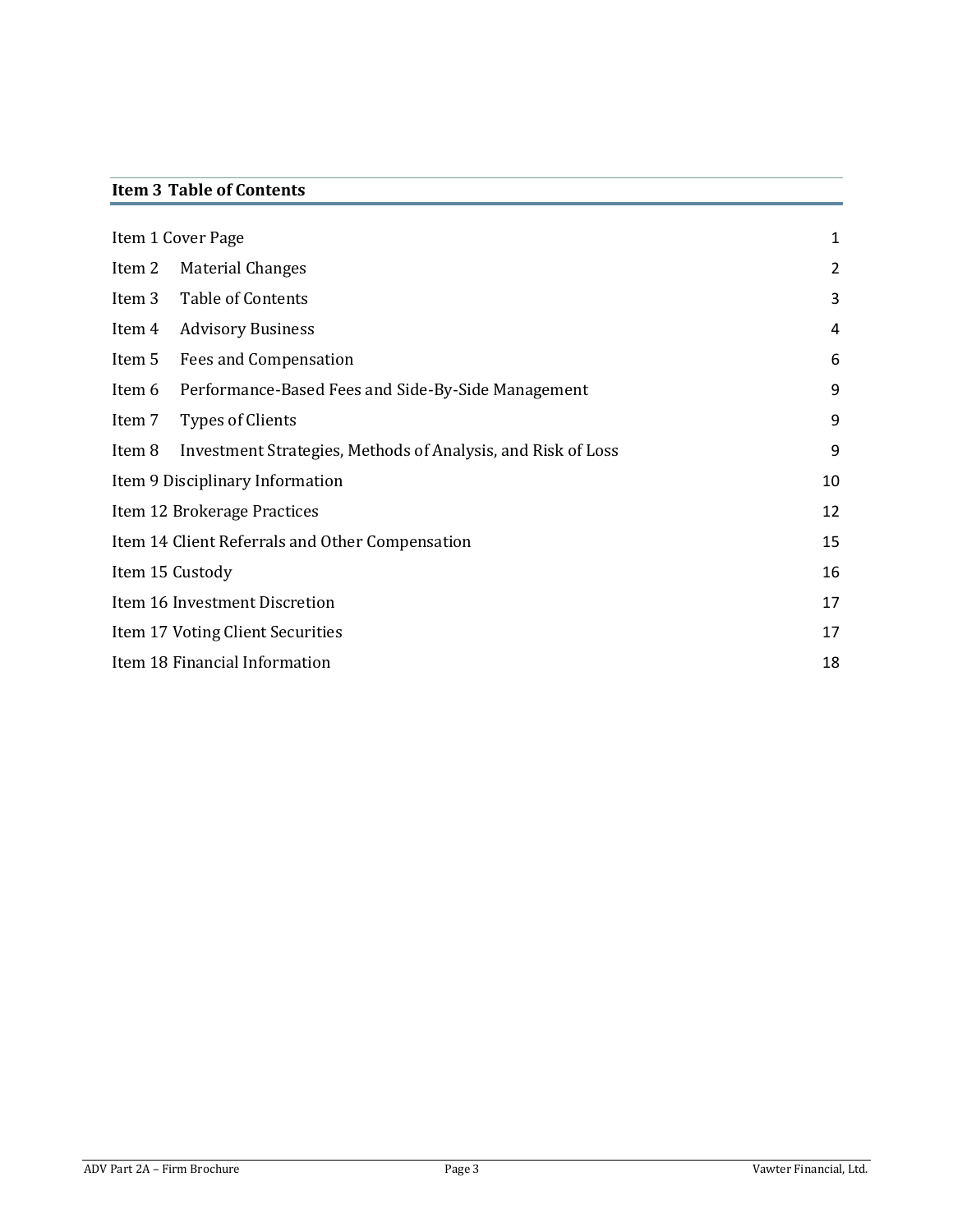#### <span id="page-3-0"></span>Item 4 Advisory Business

## About Vawter Financial, Ltd. (VF)

VF provides fee-only comprehensive financial planning and investment management services to our clients to help them achieve their unique personal and business financial objectives.

Gary Vawter, CFP®, MS has been a Senior Advisor and Owner of Vawter Financial, Ltd. since 1991. Gary received his Bachelor of Science degree in Business Administration majoring in Finance from The Ohio State University, and later the Certified Financial Planner™ (CFP®) certification from the College for Financial Planning in Denver, Colorado. He received his Master of Science (MS) degree with the specialty of retirement planning from the College for Financial Planning. He holds the Accredited Estate Planner® (AEP®) designation, a certificate in Estate Planning and Taxation, and the Chartered Financial Consultant (ChFC®) designation.

William Whitaker, CFP®, MS joined Vawter Financial, Ltd. as a Senior Advisor in 2017. Prior to joining VF, he spent 12 years helping high net worth individuals in a fee-only capacity. He holds a Bachelor of Science degree in Family Resource Management from The Ohio State University and a Master of Science degree in Financial Planning from the College for Financial Planning. He is a Certified Financial Planner™ practitioner.

Katrina Moore CFP® joined Vawter Financial. Ltd. as a Wealth Advisor in 2018. Prior to becoming a Wealth Advisor, she was working for VF as a paraplanner. She holds a Bachelor of Science degree in Consumer & Family Financial Services from the Ohio State University and a Bachelor of Science degree in Microbiology & Genetics from the Michigan State University. She is a Certified Financial Planner™ practitioner.

# Wealth Advisory Service

The Wealth Advisory service that we provide is tailored to the individual needs of our clients. We understand that each client's goals are unique, as are the various factors of their personal and professional lives on which their financial plan and investment portfolio is built. Our plans, strategies, and recommendations are adaptive to the changes in our clients' goals, priorities, and financial situations.

As part of our Wealth Advisory service, clients will be provided asset management and financial planning services. This service is designed to assist clients in meeting their financial goals through the use of a financial plan or consultation. VF conducts client meetings and broad-based analysis of a client's financial situation. VF makes use of current and historical financial information to understand a client's current financial situation, existing resources, financial and personal goals, attitudes, investment objectives, and tolerance for risk. Based on what is learned, an investment approach is presented to the client, consisting of individual stocks, bonds, ETFs, options, mutual funds and other public and private securities or investments. Once the appropriate portfolio has been determined, portfolios are continuously and regularly monitored. If necessary, a portfolio is rebalanced based upon market performances and the client's individual needs, stated goals and objectives.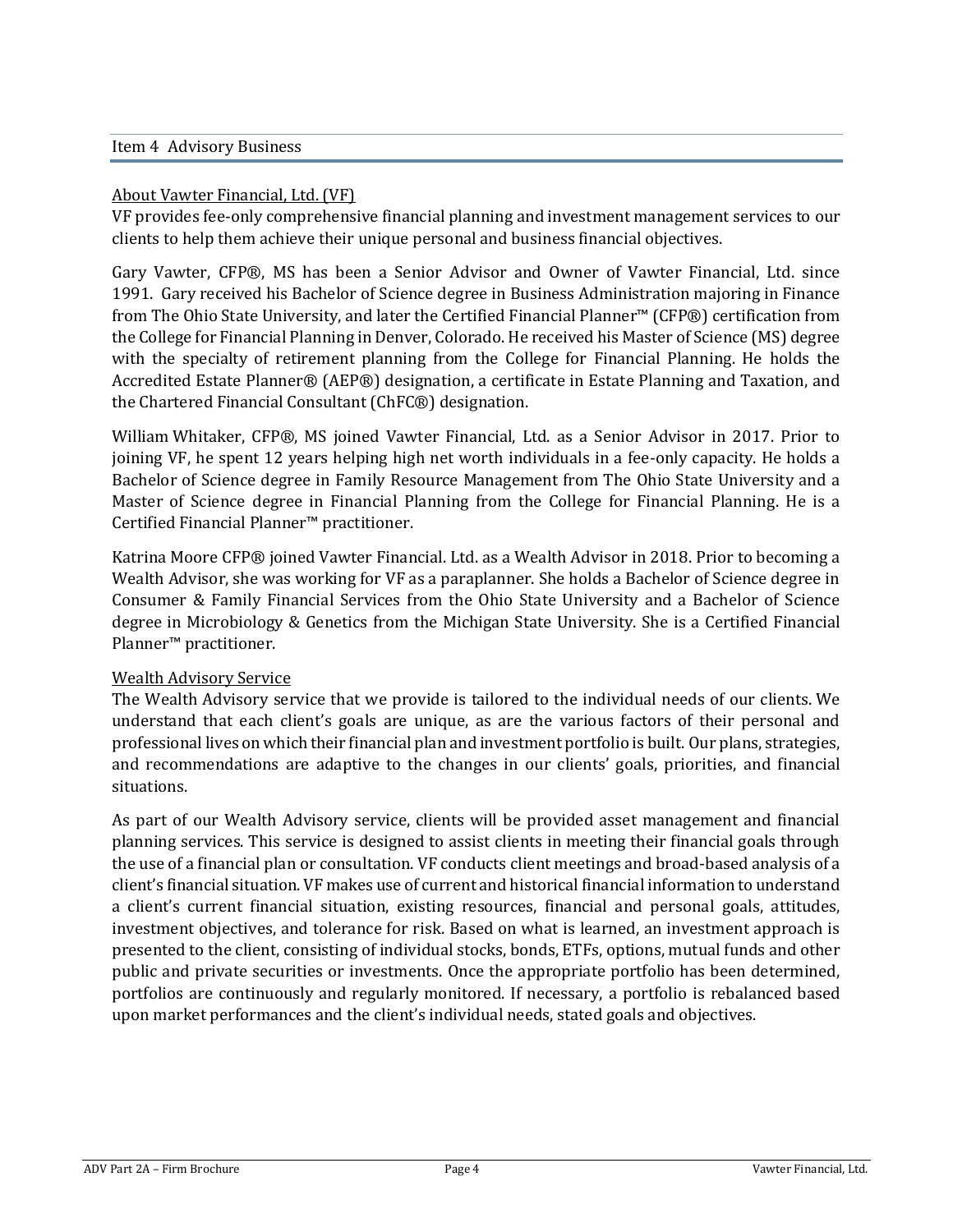VF provides a written analysis and recommendations for the planning or consulting aspects of this service. The financial plan or consultation may encompass one or more of the following areas: Investment Planning, Tax Planning, Retirement Planning, Estate Planning, Charitable Planning, Education Planning, Mortgage/Debt Analysis, Insurance Analysis, Lines of Credit Evaluation, Business and Personal Financial Planning. The specific scope of services to be provided can only be determined after a thorough and ongoing review of the documentation provided by the client. VF will assist with the implementation of the financial plan or consultation. However, VF will not provide legal advice or tax preparation services. Clients are urged to work closely with their attorney and/or accountant in implementing strategies in those areas, and VF will be happy to work with the client's attorney and/or accountant concerning these matters.

VF will provide ongoing monitoring of the client's financial circumstances and provide continued advice to help them reach the goals we have discussed. VF will also provide advice concerning changes in these goals or in the client's circumstances. Each element of the client's plan is reviewed at least annually, including estate plans, tax planning, insurance, cash flow, goal setting and financial advice in other areas.

VF will recommend and manage an agreed-upon portfolio relative to the client's risk tolerance and time parameters. VF will make investment decisions for the client's portfolio according to the client's investment objectives and financial circumstances. Clients are required to promptly inform VF if any material changes occur in their circumstances. Clients must also consult with VF at least annually to provide updated information, if any, about their financial circumstances and financial objectives.

Retirement Plan Consulting:

Our firm provides retirement plan consulting services to employer plan sponsors on an ongoing basis. Generally, such consulting services consist of assisting employer plan sponsors in establishing, monitoring and reviewing their company's participant-directed retirement plan. As the needs of the plan sponsor dictate, areas of advising may include:

- Establishing an Investment Policy Statement Our firm will assist in the development of a statement that summarizes the investment goals and objectives along with the broad strategies to be employed to meet the objectives.
- Investment Options Our firm will work with the Plan Sponsor to evaluate existing investment options and make recommendations for appropriate changes.
- Asset Allocation and Portfolio Construction Our firm will develop strategic asset allocation models to aid Participants in developing strategies to meet their investment objectives, time horizon, financial situation and tolerance for risk.
- Investment Monitoring Our firm will monitor the performance of the investments and notify the client in the event of over/underperformance and in times of market volatility.
- Participant Education Our firm will provide opportunities to educate plan participants about their retirement plan offerings, different investment options, and general guidance on allocation strategies.

In providing services for retirement plan consulting, our firm does not provide any advisory services with respect to the following types of assets: employer securities, real estate (excluding real estate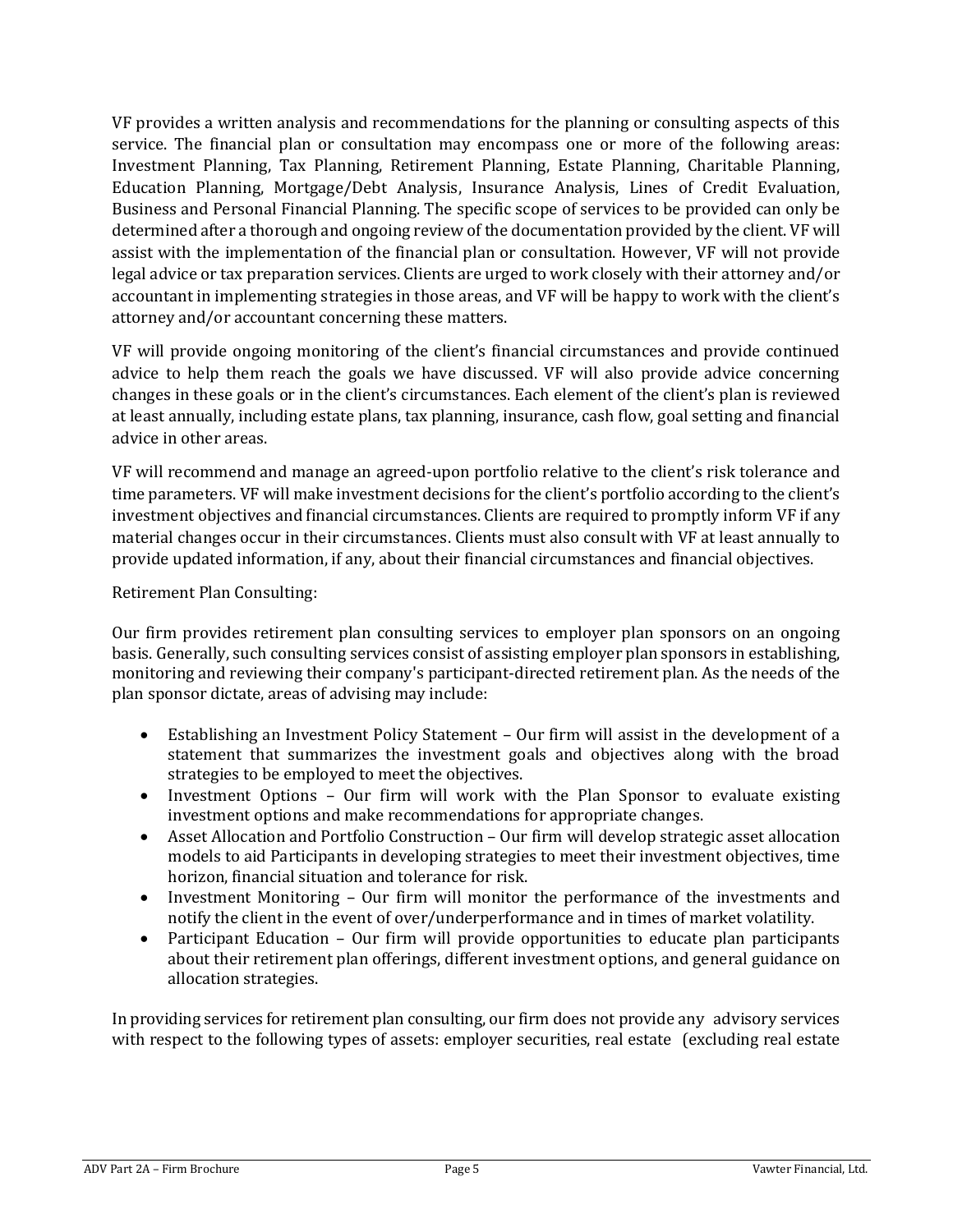funds and publicly traded REITS), participant loans, non-publicly traded securities or assets, other illiquid investments, or brokerage window programs (collectively, "Excluded Assets"). All retirement plan consulting services shall be in compliance with the applicable state laws regulating retirement consulting services. This applies to client accounts that are retirement or other employee benefit plans ("Plan") governed by the Employee Retirement Income Security Act of 1974, as amended ("ERISA"). If the client accounts are part of a Plan, and our firm accepts appointment to provide services to such accounts, our firm acknowledges its fiduciary standard within the meaning of Section 3(21) or 3(38) of ERISA as designated by the Retirement Plan Consulting Agreement with respect to the provision of services described therein.

### Tailoring of Advisory Services

Our firm offers individualized investment advice to our Wealth Advisory clients. General investment advice will be offered to our Retirement Plan Consulting clients.

Each Wealth Advisory client has the opportunity to place reasonable restrictions on the types of investments to be held in the portfolio. Restrictions on investments in certain securities or types of securities may not be possible due to the level of difficulty this would entail in managing the account.

#### Wrap Fee Program

We do not offer wrap fee programs.

#### Assets Under Management

As of December 31, 2021, our assets under management total approximately \$215,477,134. These assets are managed on a discretionary basis.

#### <span id="page-5-0"></span>Item 5 Fees and Compensation

#### How We Are Compensated

Wealth Advisory Service:

VF charges on a flat fee or a percentage of assets under management for our Wealth Advisory service. We will provide client's the option to select whether they wish to be charged on a flat fee or fee based on the percentage of assets under management for our Wealth Advisory services. Our firm bills on cash unless indicated otherwise in writing. The fee will be based on client complexity as well as the total assets the client has custodied with our Custodian and will be renegotiated at the end of every odd year at a minimum (2019, 2021, etc.). The fee for our service is negotiable and will be payable in advance on a quarterly basis depending on what the client selects in the signed Client Care Agreement. We will provide clients the option to have their fee debited from their portfolio or the client may choose to be invoiced at the beginning of each quarter. VF does not receive fees, commissions or other remuneration of any kind from advisors, originators, sponsors, or distributors of investments or products recommended to clients. Our only source of income is from the client.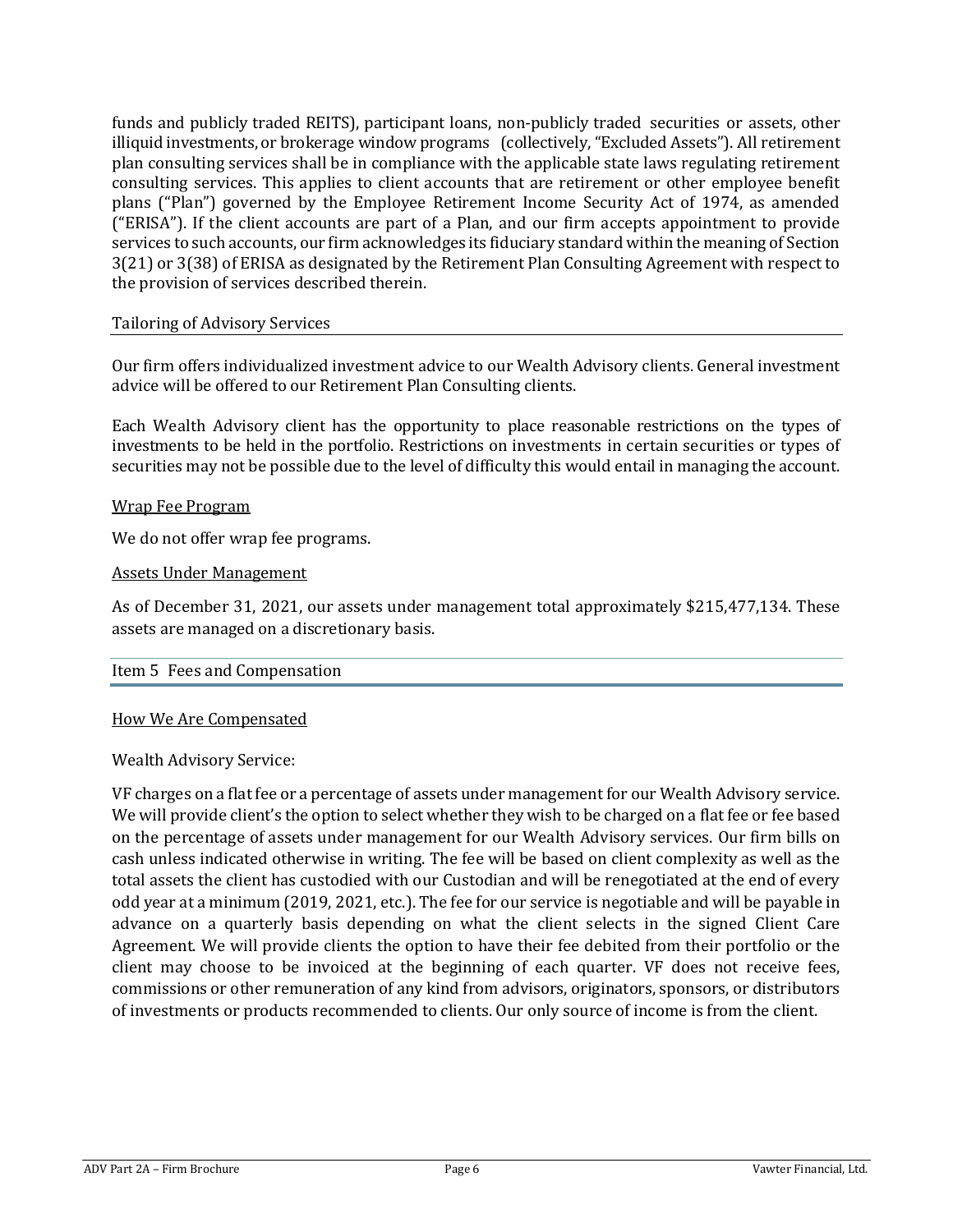#### Option 1 – Flat Fee

The fee will be based on client complexity and will have an annual inflation adjustment/increase of 3% thereafter. VF will review client fee levels at least every two years or when there has been a significant increase or decrease in client complexity. Any fee adjustment, outside of the 3% annual inflation increase, will be presented for the client's approval before a change is made. The fee for our service is negotiable and will be payable in advance on a quarterly basis. This fee may be debited from your Portfolio, as your signature on the Client Care Agreement authorizes this practice, or you may choose to be invoiced at the beginning of each quarter. The fee below is for comprehensive planning and includes all accounts that are linked, and regularly updated, on your VF personal website. VF does not accept nor receive fees, commissions or other remuneration of any kind from advisors, originators, sponsors, or distributors of investments or products recommended to you. Our only source of income is from you directly.

Our flat fee option has an annual minimum of \$5,000 and a maximum of \$50,000 depending on client complexity and the resources required.

#### Option 2 – Tiered Fee

| Assets Under Management      | Annual Fee | <b>Quarterly Fee</b> |
|------------------------------|------------|----------------------|
| \$0 to \$1,000,000           | 1.00%      | 0.250%               |
| \$1,000,001 to \$5,000,000   | $0.50\%$   | 0.125%               |
| \$5,000,001 to \$10,000,000  | $0.35\%$   | 0.0875%              |
| \$10,000,001 to \$25,000,000 | $0.25\%$   | 0.0625%              |
| Over \$25,000,000            | Negotiable | Negotiable           |

# Retirement Plan Consulting:

Our Retirement Plan Consulting services are billed on an hourly or flat fee basis or a fee based on the percentage of Plan assets under management. The total estimated fee, as well as the ultimate fee charged, is based on the scope and complexity of our engagement with the client. The maximum hourly fee to be charged will not exceed \$400. Our flat fees range from \$750 to \$10,000. The feepaying arrangements will be determined on a case-by-case basis and will be detailed in the signed consulting agreement.

#### Other Types of Fees & Expenses

Some investment accounts may be subject to annual maintenance fees charged by the account custodian, usually on or around the anniversary of the date the account was opened. Clients have the option of having these fees drawn from the associated account or paying by check.

Processing fees and recordkeeping fees may apply to some account types, such as individual 401(k)s. If applicable, these fees will be disclosed to the client in advance of their agreement to open/own these type accounts. These fees are payable to the service provider, not VF.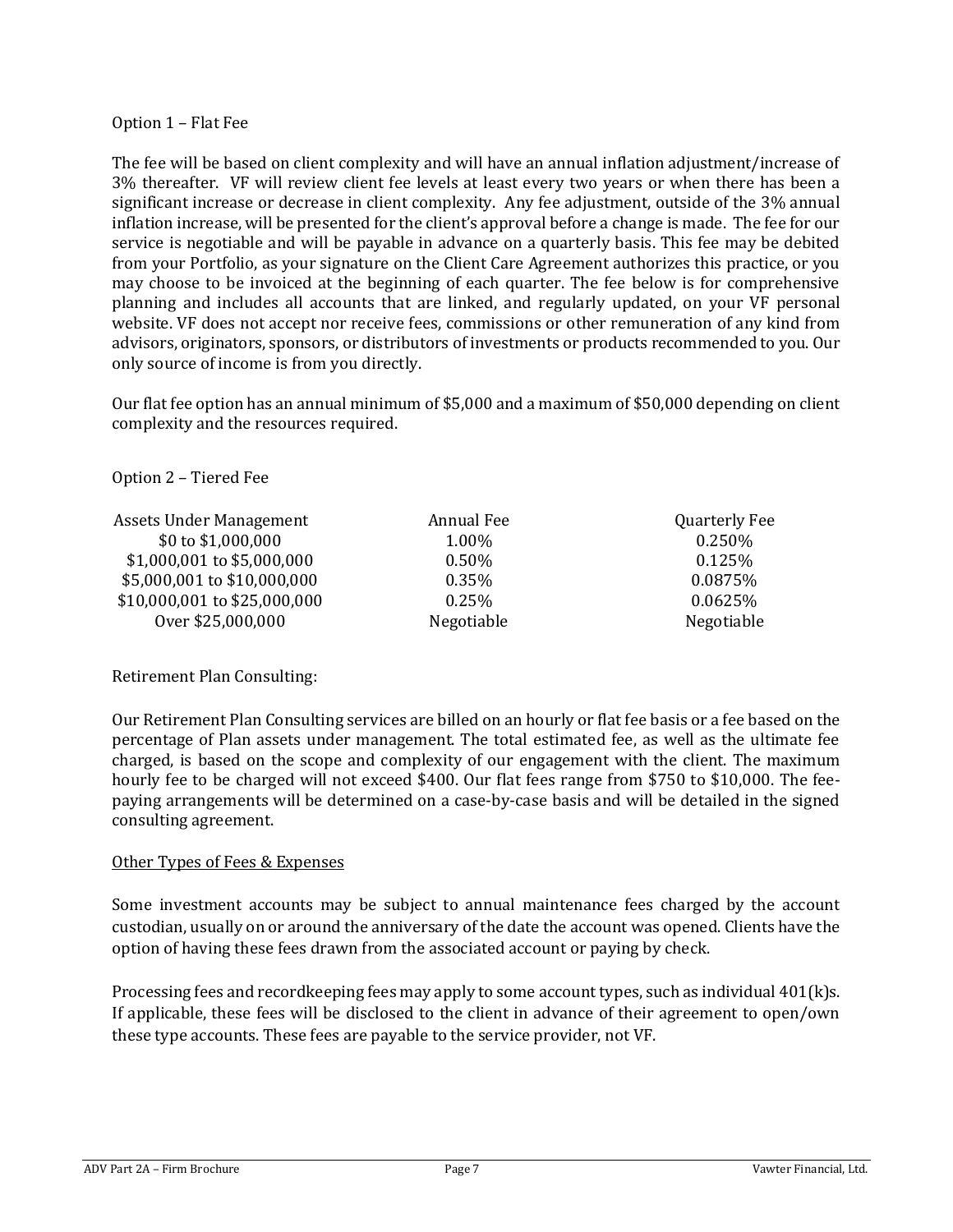Clients will incur transaction charges for trades executed in their accounts. These transaction fees are separate from our fees and will be disclosed by the firm through which the trades are executed. TD Ameritrade, Inc. ("TD Ameritrade") does not charge transaction fees for U.S. listed equities and exchange traded funds.

Also, clients will pay the following separately-incurred expenses: charges imposed directly by a mutual fund, index fund, or exchange traded fund which shall be disclosed in the fund's prospectus (i.e., fund management fees and other fund expenses).

VF does not receive any portion of the other types of fees and expenses described in this section.

# Direct Deduction of Advisory Fees

In cases where VF directly deducts advisory fees from Client accounts, Clients understand the following:

- a) The client's independent custodian sends statements at least quarterly showing the market values for each security included in the Assets and all account disbursements, including the amount of the advisory fees paid to our firm;
- b) Clients will provide authorization permitting our firm to be directly paid by these terms. Our firm will send an invoice directly to the custodian; and
- c) If our firm sends a copy of our invoice to the client, a legend urging the comparison of information provided in our statement with those from the qualified custodian will be included.

# Purchase Options

Clients have the option of purchasing investment products recommended by VF through other brokers or agents that are not affiliated with VF.

# Client Care Agreement Termination

VF's Client Care Agreement may not be modified or amended except in writing and signed by both the client and VF. Either party may terminate our Client Care Agreement within five (5) business days as of the date of acceptance without penalty. After the five-day period, our Client Care Agreement may be terminated by either party upon thirty (30) days written notice to the other party. VF shall be paid its fee through the effective date of the termination and any unearned, prepaid fees will be refunded to the client.

The death, disability or incompetency of a client will not terminate or change the terms of our advisory agreement. In the event of the client's death, disability or incompetency, VF will assist the client's executor, guardian, attorney-in-fact or other authorized representative. The client's authorized representative may terminate our Client Care Agreement by giving written notice with the termination becoming effective upon receipt. We shall be paid our fee through the effective date of the termination and any unearned, prepaid fees will be refunded. All actions taken by VF hereunder, either before or after the death or incapacity of the client, but before receipt by VF of information of such death or incapacity, shall be binding upon the client and the client's legal representatives who shall hold VF harmless hereunder from all liability arising from such action.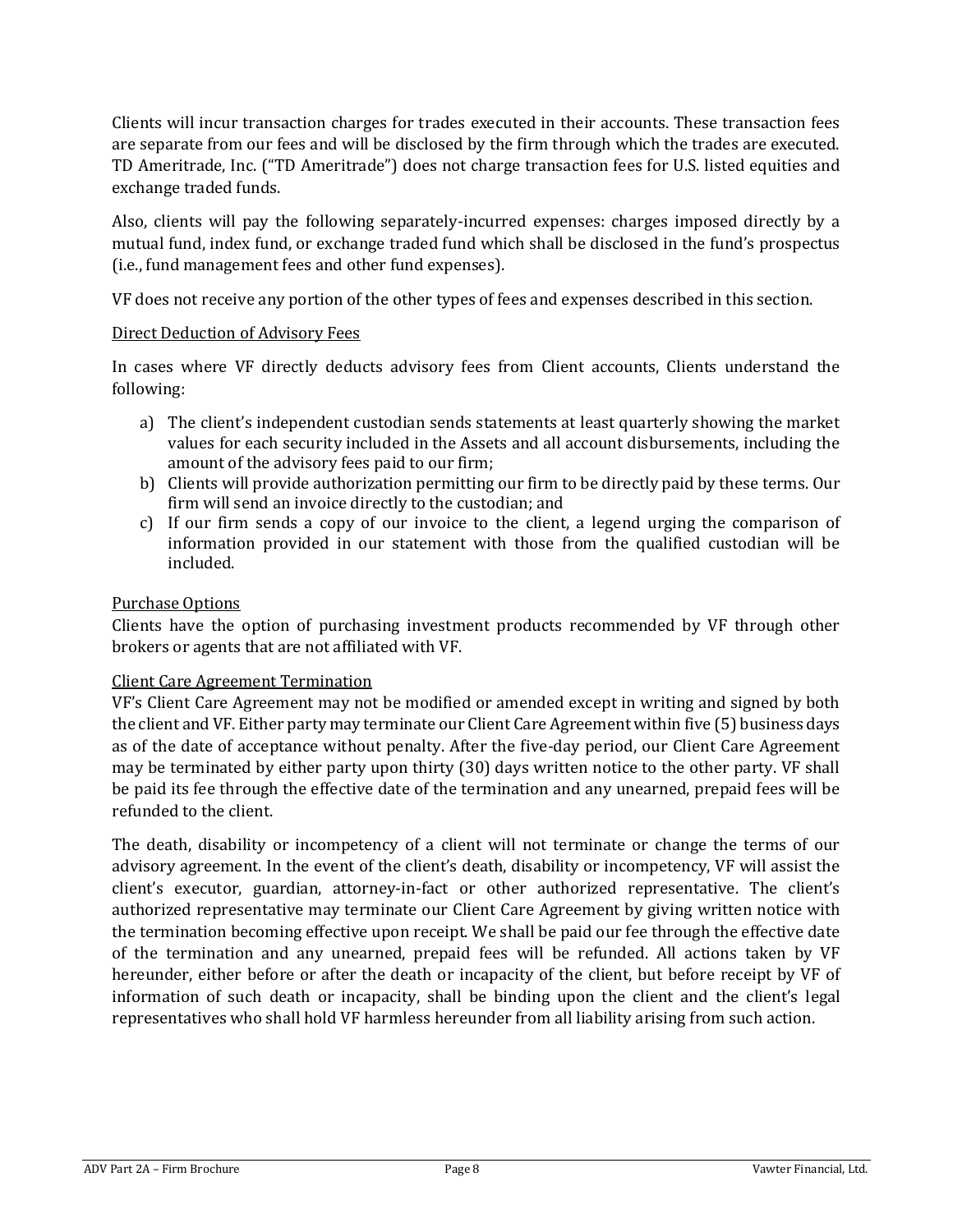## <span id="page-8-0"></span>Item 6 Performance-Based Fees and Side-By-Side Management

<span id="page-8-1"></span>VF does not charge performance-based fees.

#### Item 7 Types of Clients

We typically provide investment advice to individuals, trusts, and small business owners, including those with 401(k)s or pension plans. In some cases, we may refer a small business owner with an employer plan to an unaffiliated plan servicing representative to manage the plan and its assets. We receive no additional compensation from this arrangement.

The minimum Wealth Advisory fee for clients who sign an advisory agreement is \$5,000. The minimum value to open and maintain an investment account is \$200,000 and/or subject to the requirements of the account custodian.

#### <span id="page-8-2"></span>Item 8 Investment Strategies, Methods of Analysis, and Risk of Loss

### Strategic Asset Allocation

We recommend a target equity-to-fixed-income asset mix based on each client's individual financial situation and objectives. We suggest the periodic rebalancing of a client's assets in order to maintain a range centered around the target mix as well as the risk potential, an approach known as "strategic asset allocation". When substantial growth in one category leads to an overexposure relative to others, investments in this category should be trimmed back (profits taken) and reallocated to where growth has not been as strong. This often results in a "selling high and buying low" approach to investing. Behavioral finance studies tell us people would rather do the opposite. We are a buy-hold investment firm preferring to use the Warren Buffett approach to investing – "be greedy when others are fearful, and fearful when others are greedy".

Margin Transactions: Our firm may purchase securities for your portfolio with money borrowed from your brokerage account. This allows you to purchase more stock than you would be able to with your available cash and allows us to purchase securities without selling other holdings. Margin accounts and transactions are risky and not necessarily appropriate for every client.

The potential risks associated with these transactions are (1) You can lose more funds than are deposited into the margin account; (2) the forced sale of securities or other assets in your account; (3) the sale of securities or other assets without contacting you; (4) you may not be entitled to choose which securities or other assets in your account(s) are liquidated or sold to meet a margin call; and (5) custodians charge interest on margin balances which will reduce your returns over time.

# Diversification

While most all of our clients are interested in having their wealth grow over time, often their primary objective is to not lose what they have accumulated. Investing in any one particular type of security increases the potential for hitting a "home run", but it also brings in more chances to "strike out". We strongly recommend a diversified financial portfolio for all of our clients to help reduce risk. It is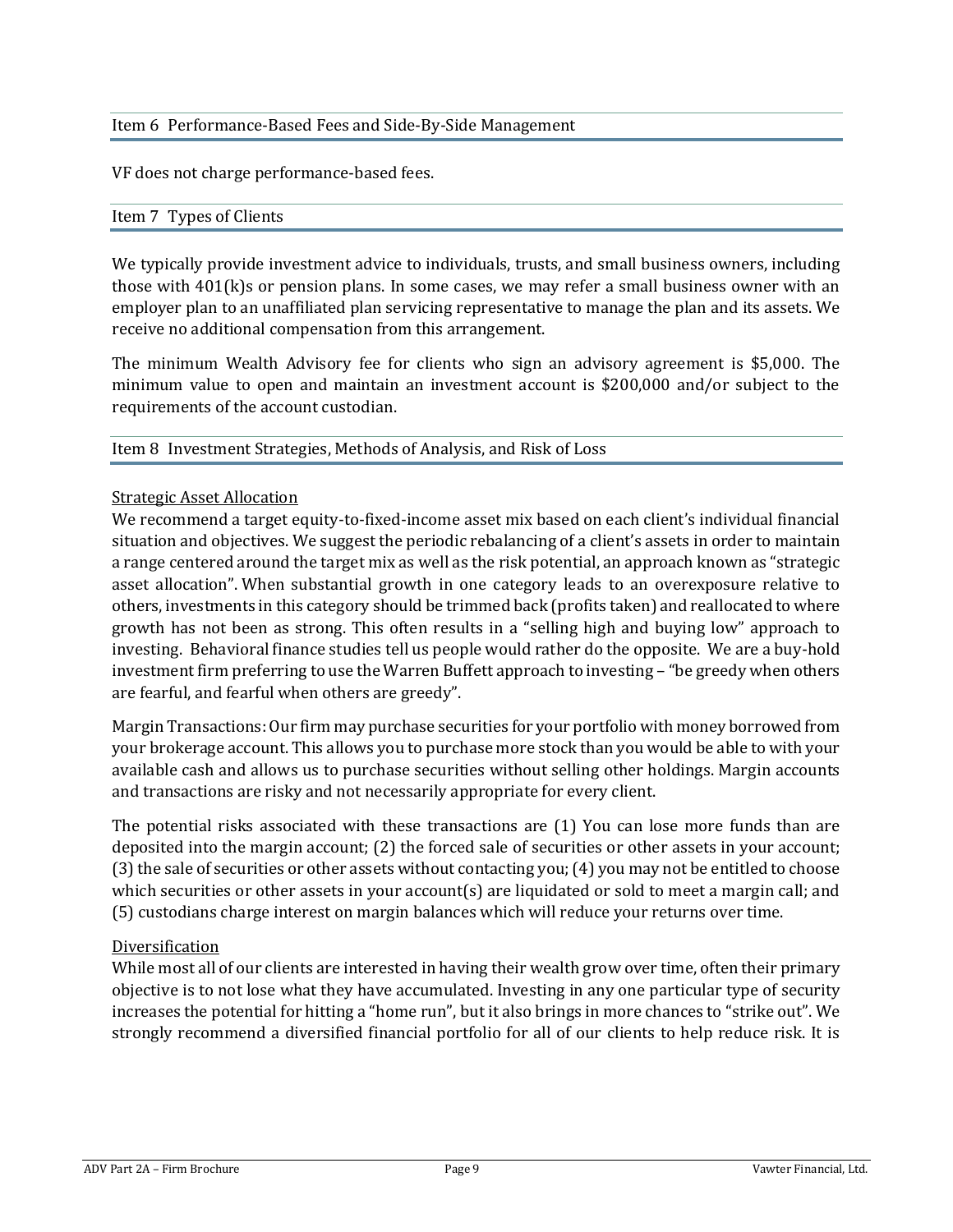important to understand however, that diversification alone does not necessarily prevent the loss of principal.

# Fund Analysis

When choosing investments to recommend to our clients, we use data from outside sources to compare investment expenses, performance as compared to others within the same category (typically over the last 1-, 3-, and 5-year periods), total returns (also typically over the last 1-, 3-, and 5-year periods) and standard deviation, among other factors. We continue to monitor the investments held by our clients during periodic portfolio reviews.

# Risk of Loss

Investing in any securities involves a risk of loss that clients should be prepared to bear. We impress upon clients that there are no "risk-free" investments. Even FDIC-insured investments, after considering taxes and inflation, can cause a person to lose purchasing power over time. This in turn can jeopardize their standard of living while in their retirement years. We believe a prudent level of risk is necessary to combat the loss of purchasing power and other uncertainties when pursing their goals.

<span id="page-9-0"></span>Item 9 Disciplinary Information

VF and its management personnel have not been the subject of any legal or disciplinary events by a criminal or civil court, regulatory agency, or self-regulatory organization.

#### Item 10 Other Financial Industry Activities and Affiliations

In the process of providing Wealth Advisory services to our fee-based clients, VF may recommend services that we feel are beneficial to the client in reaching their goals, such as tax and estate planning. In order to work in the best interest of the client, we strive to develop relationships with other professionals who adhere to the same principles that VF adopts. VF does not receive any direct or indirect benefits from these introductions.

#### Accountants/Tax Preparers

For our clients looking for tax preparation services or consultations, we may refer our clients to Nerone & Associates, Inc. With the approval of our mutual clients, we communicate with these and other tax preparers on a regular basis and provide them with input on the clients' account transactions and copies of tax documents related to their accounts managed by VF. VF receives no fees when our clients use either of these tax services.

#### Attorneys

For our clients looking for estate document preparation services or consultations, we may refer our clients to David Onega at Bailey Cavalieri, LLC. With the approval of our mutual clients, we will communicate this and other attorneys on a regular basis and provide them with information to prepare their legal documents. VF receives no fees when our clients use this provider.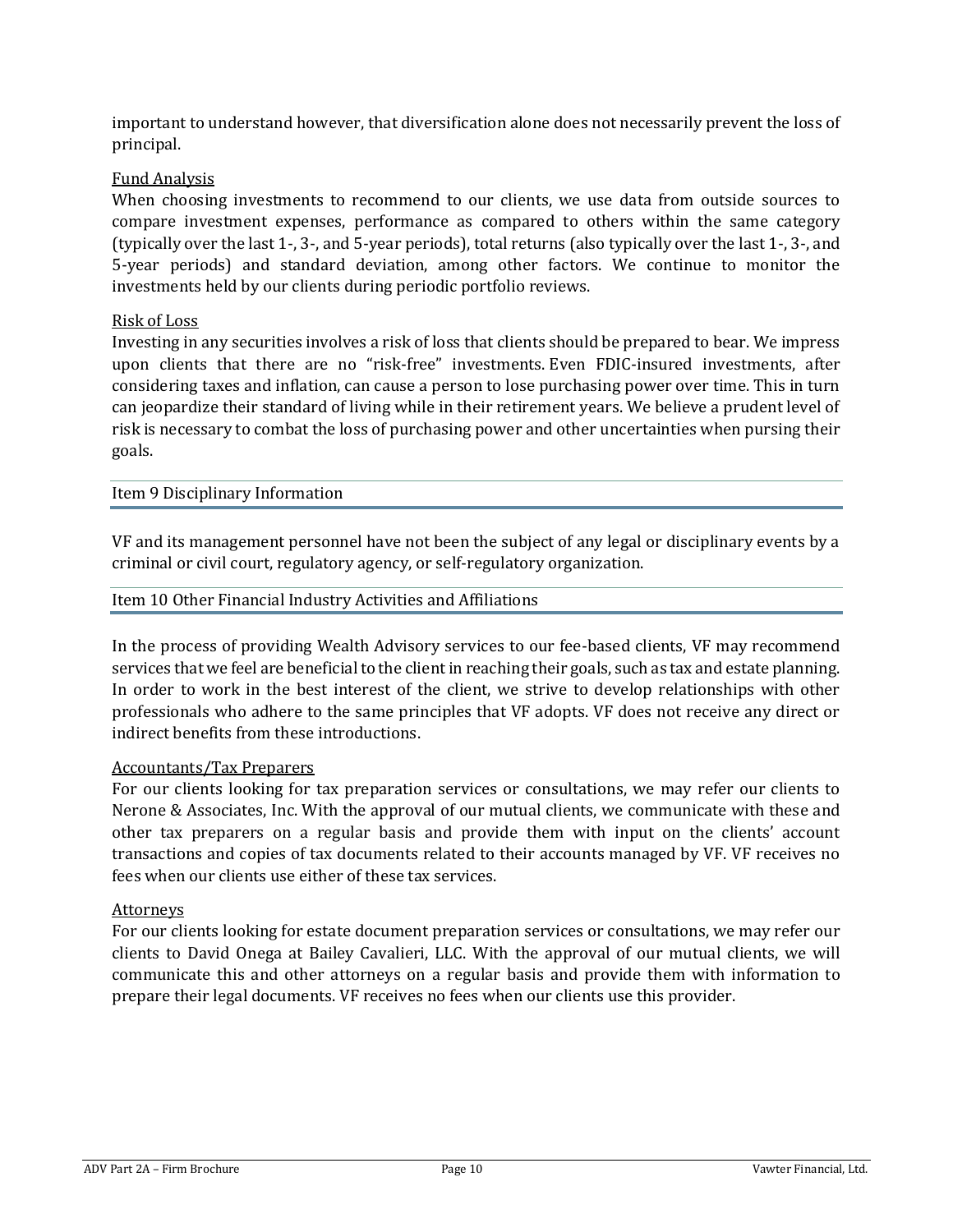There may be other attorneys and CPAs to whom we would refer our clients to as well, depending on the client's needs. None of the firms above compensate VF for our referrals.

# Pension Consultants

VF most often refers clients with qualified retirement plans to Earl Avakian, CLU of The Avakian Financial Group (AFG) as the plan's servicing representative. We receive no compensation from AFG for our referrals.

#### Item 11 Code of Ethics, Participation or Interest in Client Transactions and Personal Trading

An investment advisor is considered a fiduciary and VF has a fiduciary duty to all clients. As a fiduciary, it is an investment advisor's responsibility to provide fair and full disclosure of all material facts and to act solely in the best interest of every client at all times. Our fiduciary duty is considered the core underlying principle for our Code of Ethics which also includes Insider Trading and Personal Securities Transactions Policies and Procedures. If a client or a potential client wishes to review our Code of Ethics in its entirety, a copy will be provided upon request.

We recognize that the personal investment transactions of members and employees of VF demand the application of a high Code of Ethics and require that all such transactions be carried out in a way that does not endanger the interest of any client. At the same time, we believe that if investment goals are similar for clients and for members and employees of VF, it is logical and even desirable that there be common ownership of some securities.

Therefore, in order to prevent conflicts of interest, we have in place a set of procedures (including a pre-clearing procedure) with respect to transactions effected by our members, officers and employees for their personal accounts. In order to monitor compliance with our personal trading policy, we have a quarterly securities transaction reporting system for all of our associates. Upon employment or affiliation and at least annually thereafter, all supervised persons will sign an acknowledgement that they have read, understand, and agree to comply with our Code of Ethics.

Neither VF nor a related person recommends to clients, or buys or sells for client accounts, securities in which VF or a related person has a material financial interest. Related persons of VF may buy or sell securities and other investments that are also recommended to clients. In order to minimize this conflict of interest, our related persons will place client interests ahead of their own interests and adhere to VF's Code of Ethics. Further, our related persons will refrain from buying or selling the same securities prior to buying or selling for our clients in the same day. If related persons' accounts are included in a block trade, our related persons' accounts will be traded in the same manner every time.

VF and supervised persons must conduct business in an honest, ethical, and fair manner and avoid all circumstances that might negatively affect or appear to affect our duty of complete loyalty to all clients. This disclosure is provided to give all clients a summary of our Code of Ethics.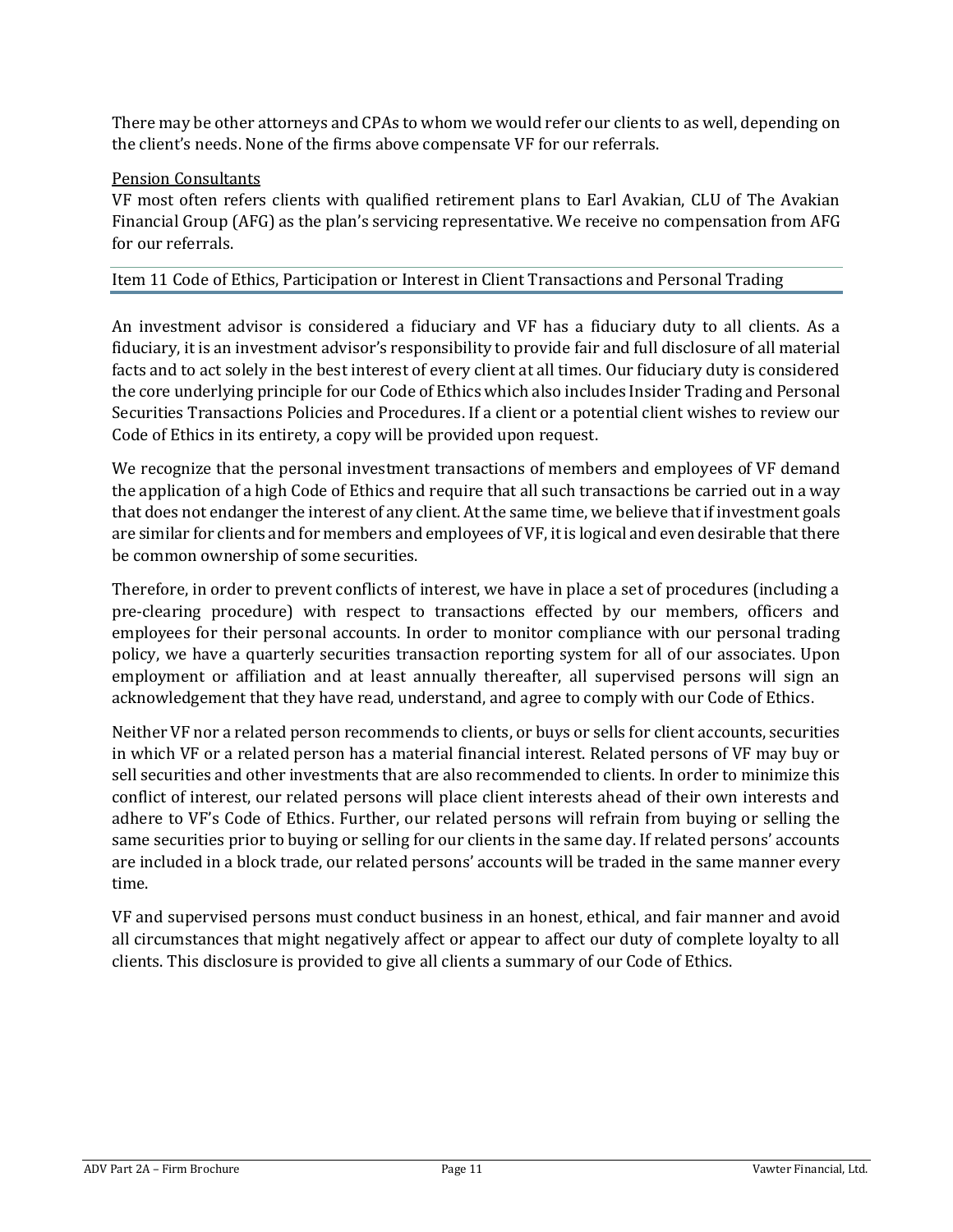#### <span id="page-11-0"></span>Item 12 Brokerage Practices

#### Selecting a Brokerage Firm

We seek to recommend a custodian who will hold client assets and execute transactions on terms that are overall most advantageous when compared to other available providers and their services. We consider a wide range of factors, including, but not limited to:

- Timeliness of execution
- Timeliness and accuracy of trade confirmations
- Research services provided
- Ability to provide investment ideas
- Execution facilitation services provided
- Record keeping services provided
- Custody services provided
- Frequency and correction of trading errors
- Ability to access a variety of market venues
- Expertise as it relates to specific securities
- Financial condition
- Business reputation
- Quality of services

With this in consideration, our firm recommends that investment management accounts be maintained at TD Ameritrade, Inc. ("TD Ameritrade") and Charles Schwab & Co., Inc. ("Charles Schwab").

With this in consideration, VF participates in the TD Ameritrade Institutional program. TD Ameritrade Institutional is a division of TD Ameritrade, Inc. ("TD Ameritrade") member FINRA/SIPC. TD Ameritrade is an independent [and unaffiliated] SEC-registered broker-dealer. TD Ameritrade offers services to independent investment advisors which includes custody of securities, trade execution, clearance and settlement of transactions. TD Ameritrade enables VF to obtain many noload mutual funds without transaction charges and other no-load funds at nominal transaction charges. TD Ameritrade does not charge client accounts separately for custodial services. Client accounts will be charged transaction fees, commissions or other fees on trades that are executed or settle into the client's custodial account. Transaction fees are negotiated with TD Ameritrade and are generally discounted from customary retail commission rates. This benefits clients because the overall fees paid are often less than those of a retail account.

TD Ameritrade and Charles Schwab ("the custodians") may make certain research and brokerage services available at no additional cost to VF, all of which qualify for the safe harbor exemption defined in Section 28(e) of the Securities Exchange Act of 1934. These services may be directly from independent research companies, as selected by VF (within specific parameters). Research products and services provided by the custodians may include: research reports on recommendations or other information about particular companies or industries; economic surveys, data and analyses; financial publications; portfolio evaluation services; financial database software and services; computerized news and pricing services; quotation equipment for use in running software used in investment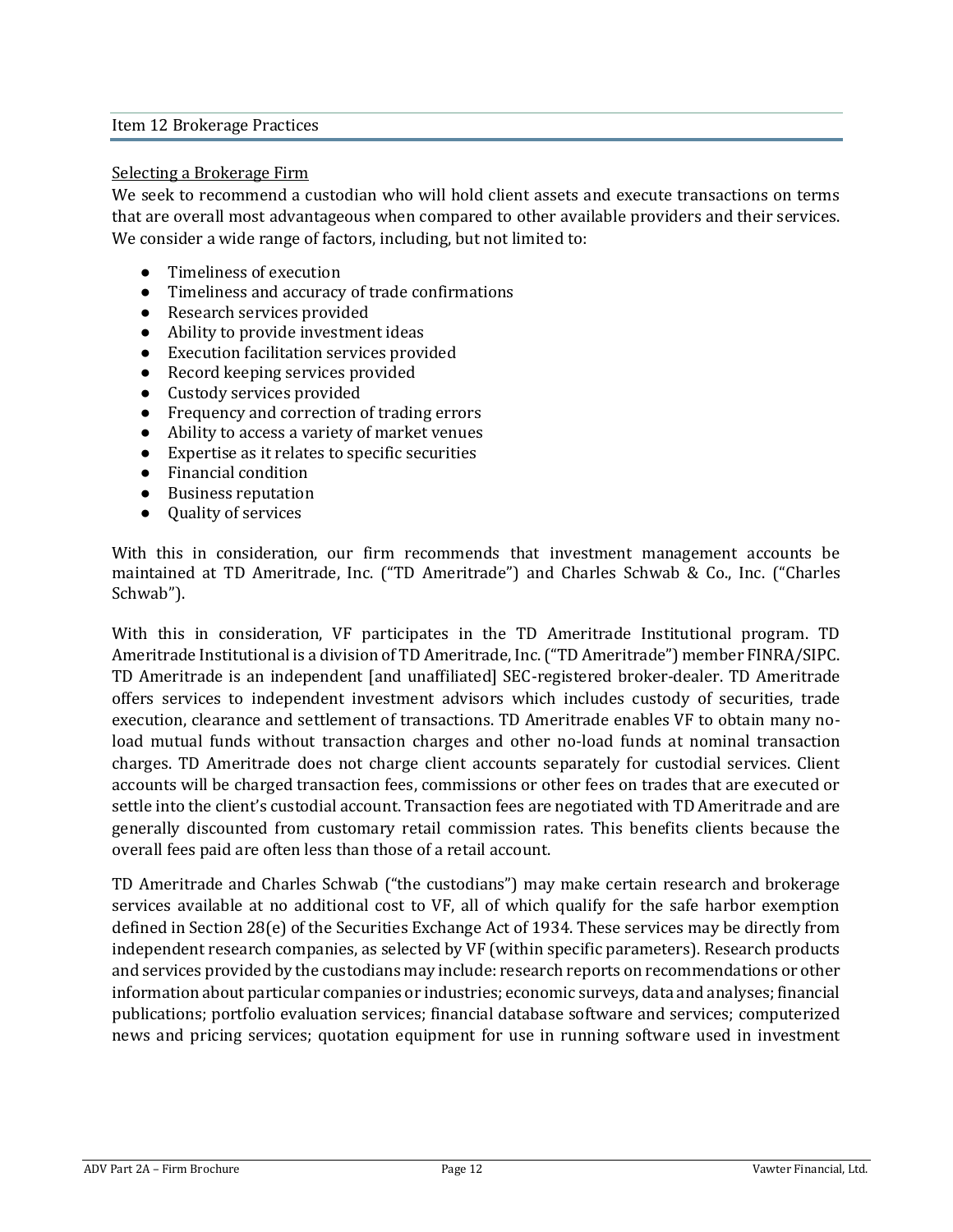decision-making; and other products or services that provide lawful and appropriate assistance by the custodians to VF in the performance of our investment decision-making responsibilities.

We do not use client brokerage commissions to obtain research or other products or services. The aforementioned research and brokerage services are used by VF to manage accounts for which we have investment discretion. Without this arrangement, VF might be compelled to purchase the same or similar services at our own expense.

As a result of receiving these services, we may have an incentive to continue to use or expand the use of the custodians services. VF examined this potential conflict of interest when we chose to enter into the relationship with the custodians. We have determined that the relationship is in the best interest of VF's clients and satisfies our fiduciary obligations, including our duty to seek best execution.

The custodians charge brokerage commissions and transaction fees for effecting certain securities transactions (i.e., transaction fees are charged for certain no-load mutual funds, commissions are charged for individual equity and debt securities transactions). The custodians enable us to obtain many no-load mutual funds without transaction charges and other no-load funds at nominal transaction charges. The custodians commission rates are generally discounted from customary retail commission rates. The commission and transaction fees charged by the custodians may be higher or lower than those charged by other custodians and broker-dealers.

Our clients may pay a commission to the custodians that is higher than what another qualified broker dealer might charge to effect the same transaction where we determine in good faith that the commission is reasonable in relation to the value of the brokerage and research services received. In seeking best execution, the determining factor is not the lowest possible cost, but whether the transaction represents the best qualitative execution, taking into consideration the full range of a broker-dealer's services, including the value of research provided, execution capability, commission rates, and responsiveness. Accordingly, although we will seek competitive rates, to the benefit of all clients, we may not necessarily obtain the lowest possible commission rates for specific client account transactions.

# Soft Dollars

Although the investment research products and services that may be obtained by VF will generally be used to service all of our clients, a brokerage commission paid by a specific client may be used to pay for research that is not used in managing that specific client's account.

VF does not accept products or services that do not qualify for Safe Harbor outlined in Section 28(e) of the Securities Exchange Act of 1934, such as those services that do not aid in investment decisionmaking or trade execution.

# Client Brokerage Commissions

We do not use client brokerage commissions to obtain research or other products or services. The aforementioned research and brokerage services are used by VF to manage accounts for which we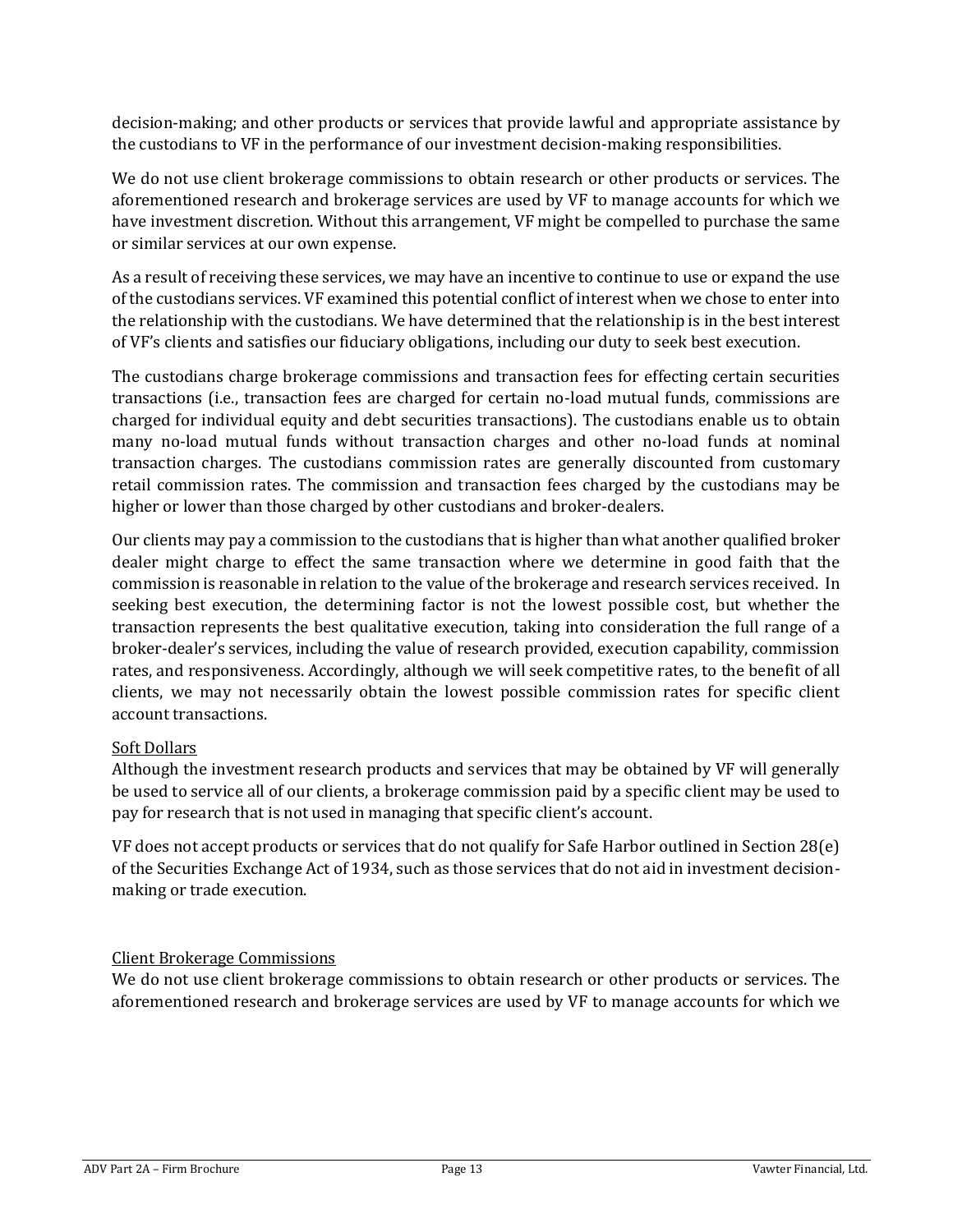have investment discretion. Without this arrangement, VF might be compelled to purchase the same or similar services at its expense.

# Procedures to Direct Client Transactions in Return for Soft Dollars

VF does not direct client transactions to a particular broker-dealer in return for soft dollar benefits.

## Brokerage for Client Referrals

VF does not receive brokerage for client referrals.

#### Directed Brokerage

Neither VF nor any of VF's related persons have discretionary authority in making the determination of the brokers with whom orders for the purchase or sale of securities are placed for execution, and the commission rates at which such securities transactions are effected. We routinely recommend that a client directs us to execute through a specified broker-dealer. VF recommends the use of TD Ameritrade and Charles Schwab. Each client will be required to establish their account(s) with TD Ameritrade or Charles Schwab if not already done. Please note that not all advisors have this requirement.

# Permissibility of Client-Directed Brokerage

We allow clients to direct brokerage outside our recommendation. We may be unable to achieve the most favorable execution of client transactions. Client directed brokerage may cost clients more money. For example, in a directed brokerage account, clients may pay higher brokerage commissions because we may not be able to aggregate orders to reduce transaction costs, or they may receive less favorable prices.

#### Special Considerations for ERISA Clients

A retirement or ERISA plan client may direct all or part of portfolio transactions for their account through a specific broker or dealer in order to obtain goods or services on behalf of the plan. Such direction is permitted provided that the goods and services provided are reasonable expenses of the plan incurred in the ordinary course of its business for which it otherwise would be obligated and empowered to pay. ERISA prohibits directed brokerage arrangements when the goods or services purchased are not for the exclusive benefit of the plan. Consequently, VF will request that direct plan sponsors provide VF with a letter documenting that this arrangement will be for the exclusive benefit of the plan.

#### Aggregation of Purchase or Sale

VF performs investment management services for various clients. There are occasions on which portfolio transactions may be executed as part of concurrent authorizations to purchase or sell the same security for numerous accounts served by VF, which involve accounts with similar investment objectives. Although such concurrent authorizations potentially could be either advantageous or disadvantageous to any one or more particular accounts, they are affected only when we believe that to do so will be in the best interest of the affected accounts. When such concurrent authorizations occur, the objective is to allocate the executions in a manner which is deemed equitable to the accounts involved. In any given situation, we attempt to allocate trade executions in the most equitable manner possible, taking into consideration client objectives, current asset allocation and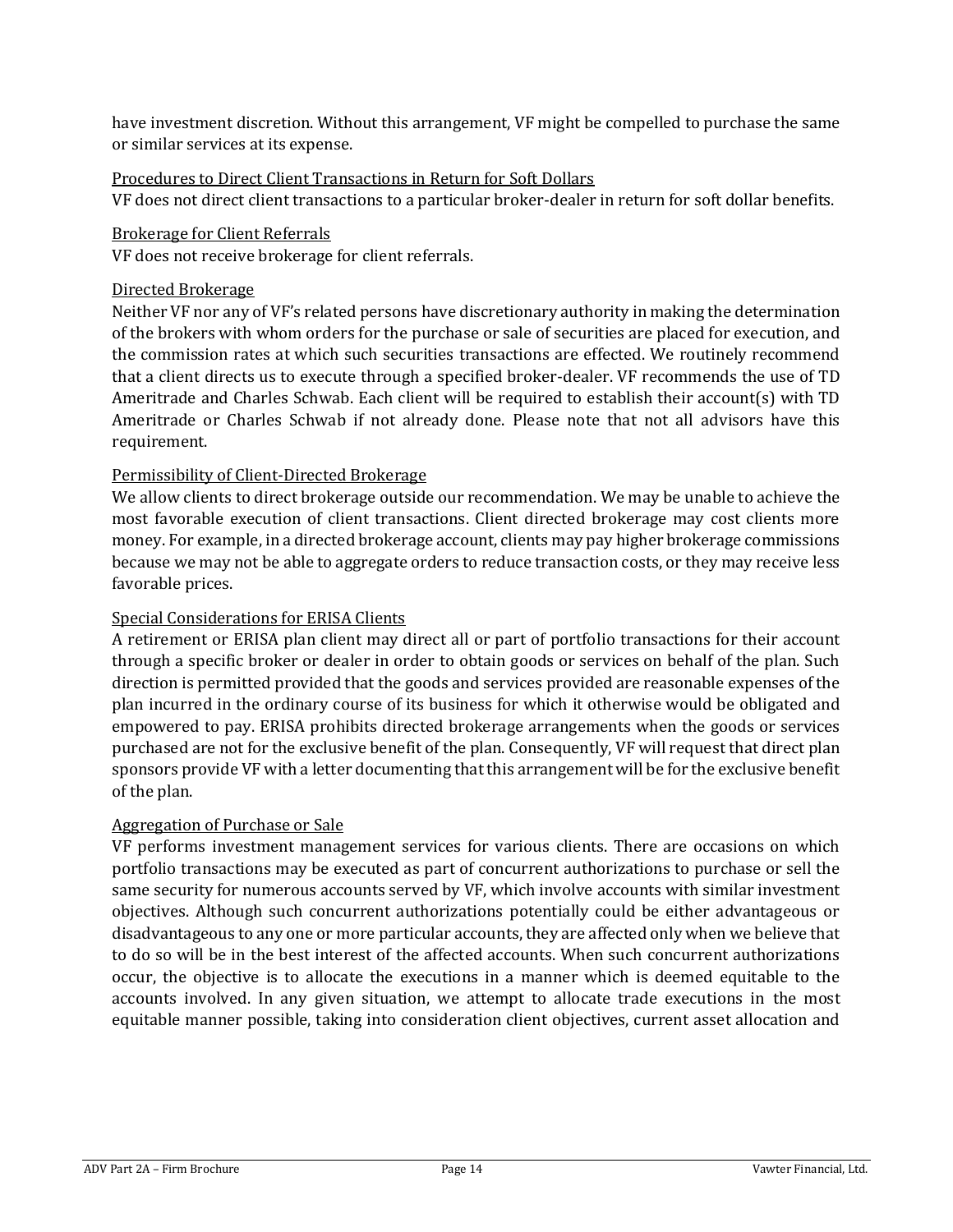availability of funds using price averaging, proration and consistently non-arbitrary methods of allocation.

#### Item 13 Review of Accounts

#### Portfolio and Planning Reviews

In-depth reviews of a client's investment portfolio and financial plans are completed at least annually; the scope depends on the complexity of a client's financial position. Our main emphasis is to ensure that a client's portfolio and the strategies now in place are consistent with their stated goals. During our periodic reviews, we may discuss items in the following areas: retirement planning, income tax planning, estate planning, insurance planning, college planning, debt management, business planning, asset allocation and investment performance. Some review meetings are scheduled to explain recent developments in the client's portfolio and/or the financial markets. At each meeting, the client is given a summary of their portfolio, including accounts and investment holdings. Other reports which are prepared in-house or using financial planning software may also be reviewed with the client, as needed.

Portfolio reviews are conducted by Gary Vawter, CFP®, MS, William Whitaker, CFP®, MS, Senior Advisors of VF. VF does not provide hard copy reports unless asked to do so. Verbal reports take place on at least an annual basis when clients are contacted. Clients have online access to their accounts to check account values and performance at any time through the MyMoney portal and TD Ameritrade.

Retirement Plan Consulting clients receive reviews of their retirement plans for the duration of the service. Our firm also provides ongoing services where clients are met with upon their request to discuss updates to their plans, changes in their circumstances, etc. Retirement Plan Consulting clients do not receive written or verbal updated reports regarding their plans unless they choose to engage our firm for ongoing services.

#### Account Statements and Transaction Confirmations

All clients receive monthly or quarterly account statements and transaction confirmations directly from the institution(s) having custody of their assets. These can be in hardcopy and/or electronic formats based upon client preferences.

#### <span id="page-14-0"></span>Item 14 Client Referrals and Other Compensation

#### TD Ameritrade and Schwab

Our firm may recommend TD Ameritrade and Charles Schwab to clients for custody and brokerage services. There is no direct link between our firm's use of these custodians and the investment advice given to clients, although we receive economic benefits through our participation that are typically not available to TD Ameritrade or Charles Schwab retail investors. These benefits include the following products and services (provided without cost or at a discount): receipt of duplicate client statements and confirmations; research related products and tools; consulting services; access to a trading desk serving our firm's participants; access to block trading (which provides the ability to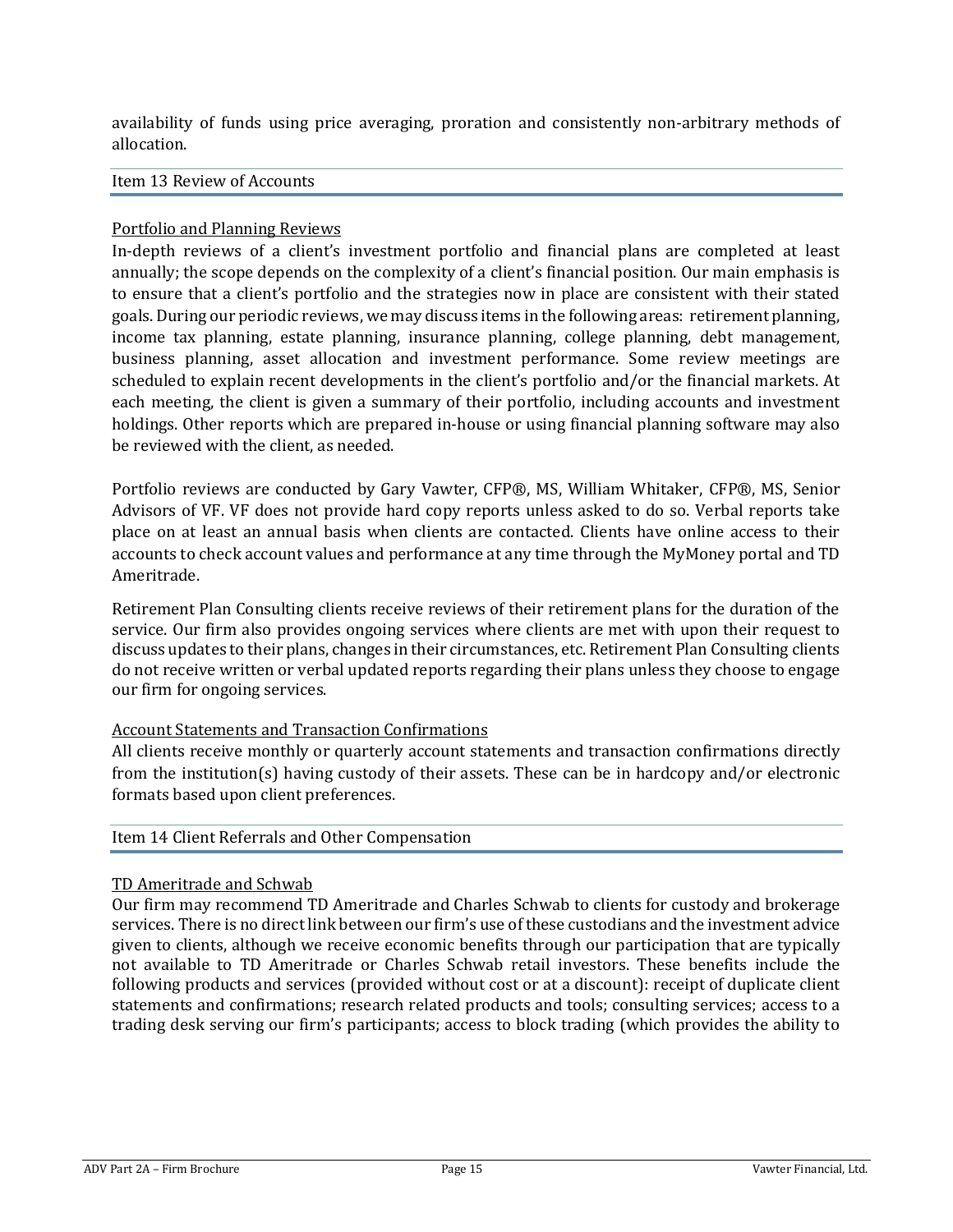aggregate securities transactions for execution and then allocate the appropriate shares to client accounts); the ability to have advisory fees deducted directly from client accounts; access to an electronic communications network for client order entry and account information; access to mutual funds with no transaction fees and to certain institutional money managers; and discounts on compliance, marketing, research, technology, and practice management products or services provided to us by third party vendors. TD Ameritrade and Charles Schwab may also have paid for business consulting and professional services received by our firm's related persons. Some of the products and services made available by TD Ameritrade and Charles Schwab may benefit our firm but may not benefit our client accounts. These products or services may assist us in managing and administering client accounts, including accounts not maintained at TD Ameritrade and Charles Schwab. Other services made available by TD Ameritrade and Charles Schwab are intended to help us manage and further develop our business enterprise. The benefits received by our firm or our personnel do not depend on the amount of brokerage transactions directed to TD Ameritrade and Charles Schwab. As part of our fiduciary duties to our clients, we endeavor at all times to put the interests of our clients first. Clients should be aware, however, that the receipt of economic benefits by our firm or our related persons in and of itself creates a potential conflict of interest and may indirectly influence our firm's choice of TD Ameritrade and Charles Schwab for custody and brokerage services.

### Referral Fees

VF does not pay referral fees to independent solicitors for the referral of their clients to VF in accordance with Rule 206 (4)-3 of the Investment Advisers Act of 1940.

#### <span id="page-15-0"></span>Item 15 Custody

While our firm does not maintain physical custody of client assets (which are maintained by a qualified custodian, as discussed above), we are deemed to have custody of certain client assets if given the authority to withdraw assets from client accounts, as further described below under "Third Party Money Movement." All our clients receive account statements directly from their qualified custodian(s) at least quarterly upon opening of an account. We urge our clients to carefully review these statements. Additionally, if our firm decides to send its own account statements to clients, such statements will include a legend that recommends the client compare the account statements received from the qualified custodian with those received from our firm. Clients are encouraged to raise any questions with us about the custody, safety or security of their assets and our custodial recommendations.

#### Third Party Money Movement:

On February 21, 2017, the SEC issued a no‐action letter ("Letter") with respect to Rule 206(4)‐2 ("Custody Rule") under the Investment Advisers Act of 1940 ("Advisers Act"). The letter provided guidance on the Custody Rule as well as clarified that an adviser who has the power to disburse client funds to a third party under a standing letter of authorization ("SLOA") is deemed to have custody. As such, our firm has adopted the following safeguards in conjunction with our custodian: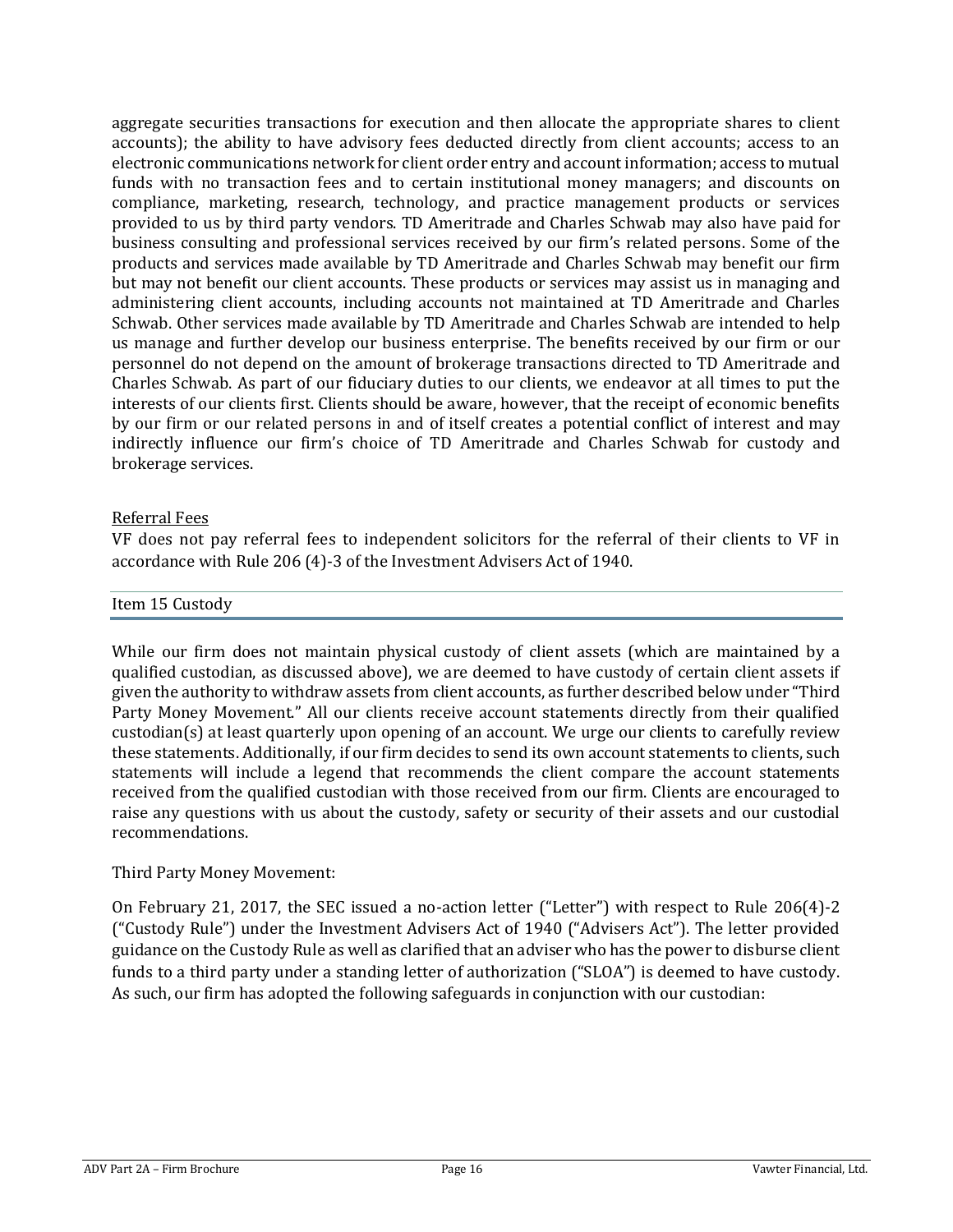- The client provides an instruction to the qualified custodian, in writing, that includes the client's signature, the third party's name, and either the third party's address or the third party's account number at a custodian to which the transfer should be directed.
- The client authorizes the investment adviser, in writing, either on the qualified custodian's form or separately, to direct transfers to the third party either on a specified schedule or from time to time.
- The client's qualified custodian performs appropriate verification of the instruction, such as a signature review or other method to verify the client's authorization and provides a transfer of funds notice to the client promptly after each transfer.
- The client has the ability to terminate or change the instruction to the client's qualified custodian.
- The investment adviser has no authority or ability to designate or change the identity of the third party, the address, or any other information about the third party contained in the client's instruction.
- The investment adviser maintains records showing that the third party is not a related party of the investment adviser or located at the same address as the investment adviser.
- The client's qualified custodian sends the client, in writing, an initial notice confirming the instruction and an annual notice reconfirming the instruction.

# <span id="page-16-0"></span>Item 16 Investment Discretion

As per VF's advisory agreement, we manage investment accounts on a discretionary basis to buy, sell, or otherwise trade securities or other investments in the client's portfolio without discussing the transaction with them in advance in accordance with the client's discussed and agreed upon investment objectives. The client also authorizes VF to take all necessary action to open and maintain their portfolio and effect securities transactions in their portfolio. A client accepts this arrangement by signing our advisory agreement. If a client wishes to limit this discretionary authority in any way, they must submit a detailed letter describing the limitations, and an amendment to the advisory agreement must be signed by the client and the Investment Advisor Representative (IAR). VF will maintain discretionary authority until the amendment is signed by all parties.

#### <span id="page-16-1"></span>Item 17 Voting Client Securities

VF does not accept the proxy authority to vote client securities. Clients will receive proxies or other solicitations directly from their custodian or a transfer agent. In the event that proxies are sent to VF, VF will forward them to the appropriate client and ask the party who sent them to mail them directly to the client in the future. Clients may call, write or email us to discuss questions they may have about particular proxy votes or other solicitations.